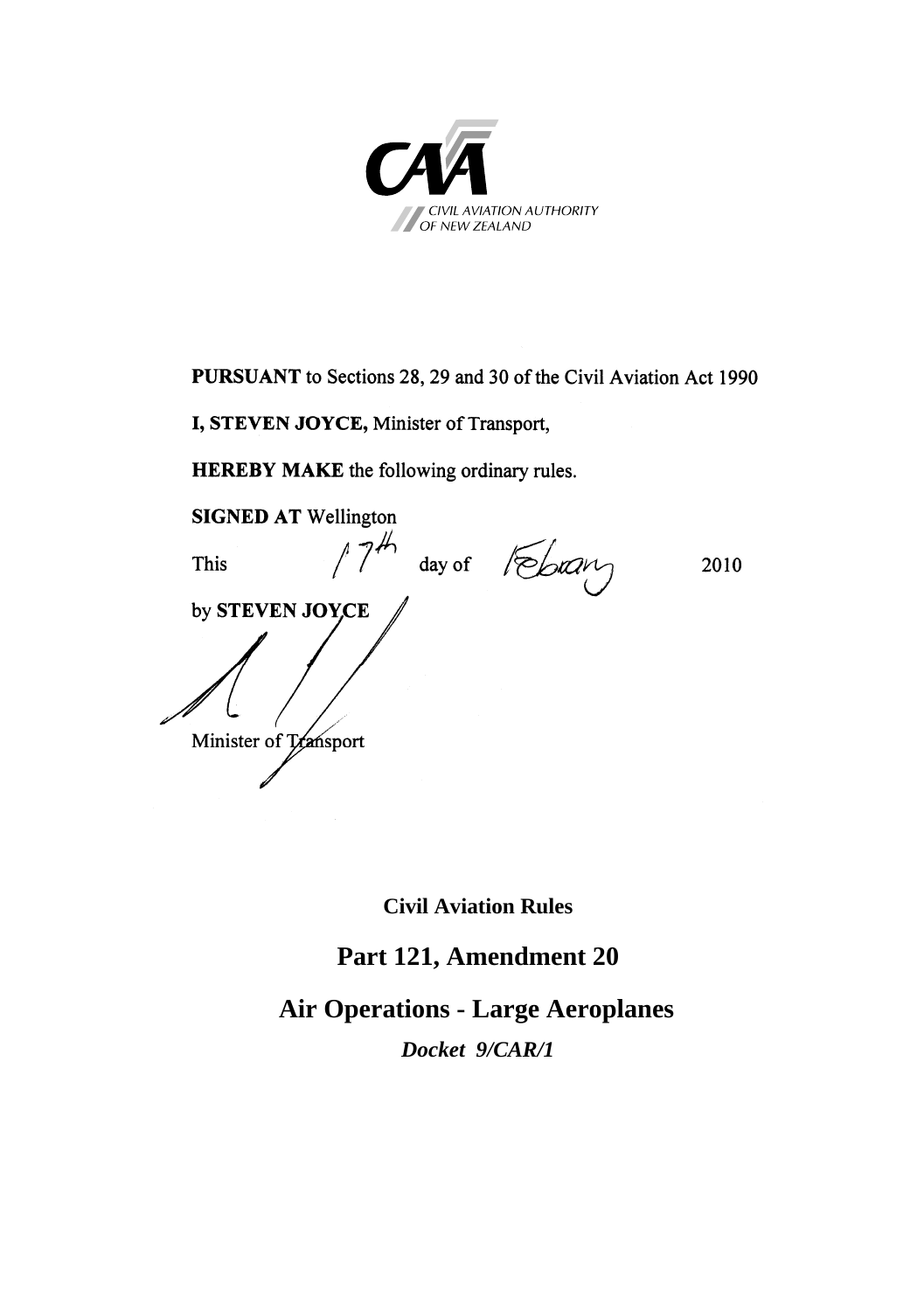## **Contents**

|         | <b>Part 121 Amendments</b>                                    | 5              |
|---------|---------------------------------------------------------------|----------------|
|         | Subpart A - General                                           | 5              |
| 121.15  | Applicability to air operations conducted under an Australian |                |
| 121.159 | Subpart C — Operating Limitations and Weather Requirements 5  |                |
| 121.163 |                                                               |                |
|         | Subpart D - Performance                                       | $\overline{7}$ |
|         |                                                               |                |
|         | Subpart F - Instruments and Equipment                         | 8              |
|         |                                                               |                |
|         | Subpart L - Manuals, Logs, and Records                        | 9              |
| 121.855 |                                                               |                |
|         | <b>Appendix A - Reserved</b>                                  | 10             |
|         | Appendix C — Runways                                          | 11             |
|         |                                                               |                |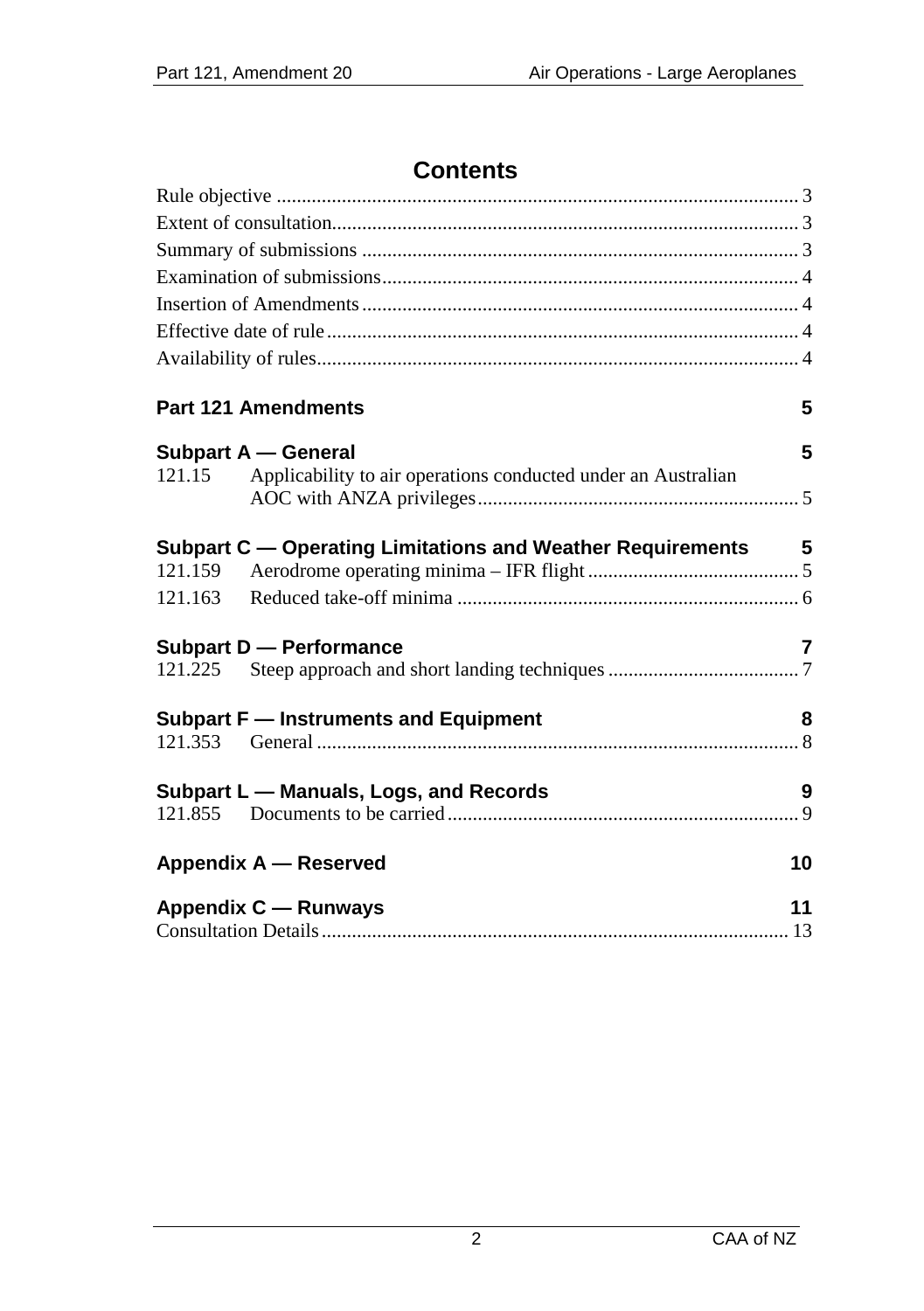## <span id="page-2-1"></span><span id="page-2-0"></span>**Rule objective**

The objective of amendment 20 to Part 121 is to make minor editorial and minor technical changes to facilitate clearer interpretation of the rule, including the deletion of certain transitional arrangements.

Amendment 20 to Part 121 is constituent to NPRM 09-03 which contains amendments to the following Parts:

| Part 1  | Part 95  | Part 140 |
|---------|----------|----------|
| Part 12 | Part 105 | Part 145 |
| Part 19 | Part 106 | Part 148 |
| Part 26 | Part 119 | Part 172 |
| Part 43 | Part 121 | Part 173 |
| Part 65 | Part 125 | Part 175 |
| Part 77 | Part 129 |          |
| Part 91 | Part 135 |          |
| Part 93 | Part 139 |          |
|         |          |          |

## <span id="page-2-2"></span>**Extent of consultation**

A Notice of Proposed Rulemaking, NPRM 09-03, containing the proposed changes to Part 121 and changes to other rules was issued for public consultation under Docket 9/CAR/1 on 30 July 2009.

The publication of this NPRM was notified in the Gazette on 31 July 2009 and advertised in the daily newspapers in the five main provincial centres on 31 July 2009. The NPRM was published on the CAA web site on 30 July 2009.

A period of 37 days was allowed for comment on the proposed rule.

## <span id="page-2-3"></span>**Summary of submissions**

A total of 3 written submissions were received on NPRM 09-03 (1 submission related to Part 1, and 2 submissions related to Part 91). However, no submissions were received relating to Part 121, and consequently no changes were made to the proposed amendments.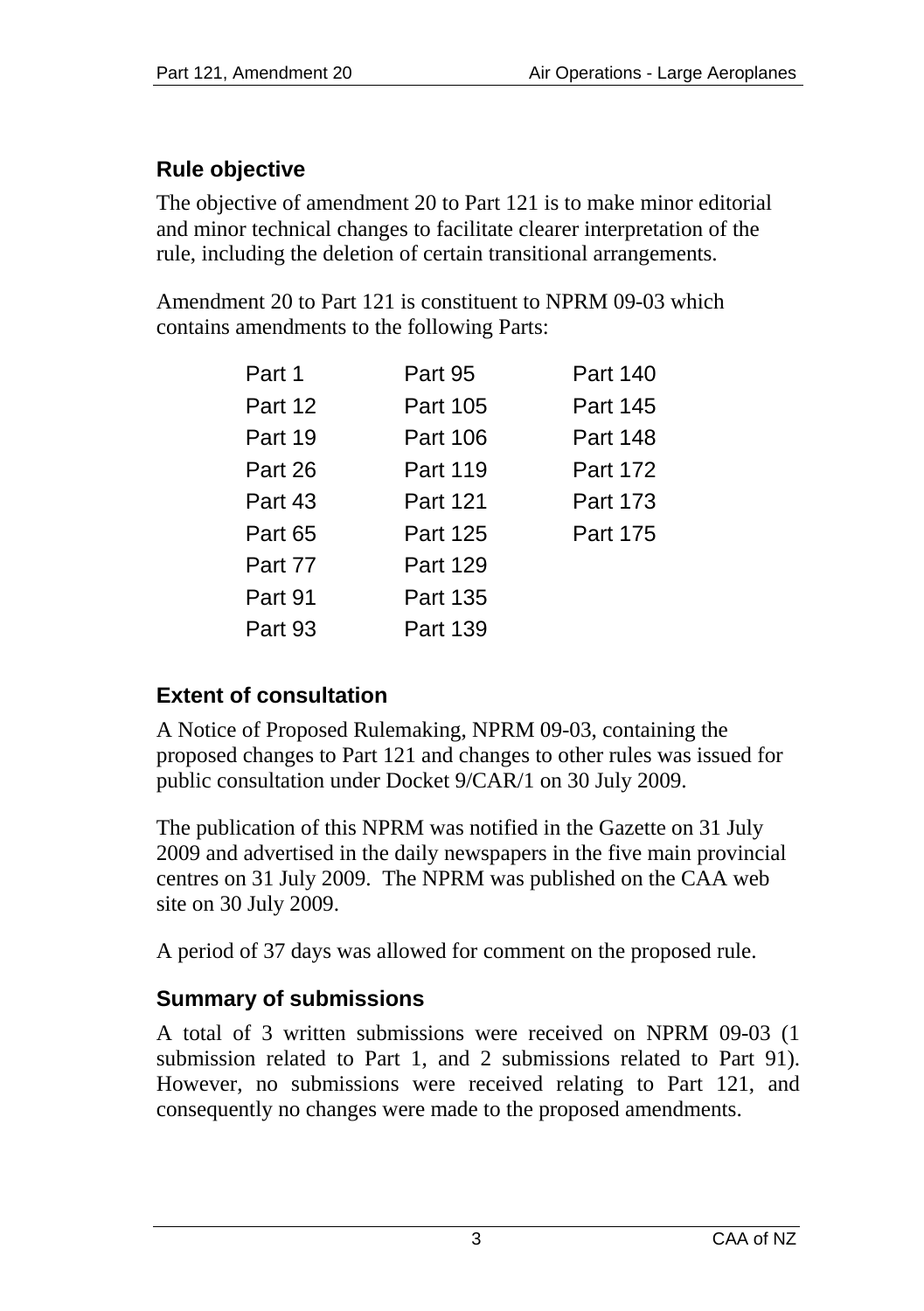<span id="page-3-0"></span>However in finalising the rule it became apparent that an exception provision in rule 121.353(c) regarding ELTs for existing aeroplanes performing air transport operations to, from, and within countries outside of New Zealand had been inadvertently deleted. Rule 121.353 was amended to retain the exception.

The rule as amended was then referred to the Minister of Transport for signing.

### <span id="page-3-1"></span>**Examination of submissions**

Submissions may be examined by application to the Docket Clerk at the Civil Aviation Authority between 8:30 am and 4:30 pm on weekdays, except statutory holidays.

#### <span id="page-3-2"></span>**Insertion of Amendments**

The amendments to the rules in this Part are reflected by the revocation of 6 existing rules and 2 appendix paragraphs, and the insertion of new rules and appendices.

### <span id="page-3-3"></span>**Effective date of rule**

Amendment 20 to Part 121 comes into force on 25 March 2010.

## <span id="page-3-4"></span>**Availability of rules**

Civil Aviation Rules are available from–

CAA web site: <http://www.caa.govt.nz/> Freephone: 0800 GET RULES (0800 438 785)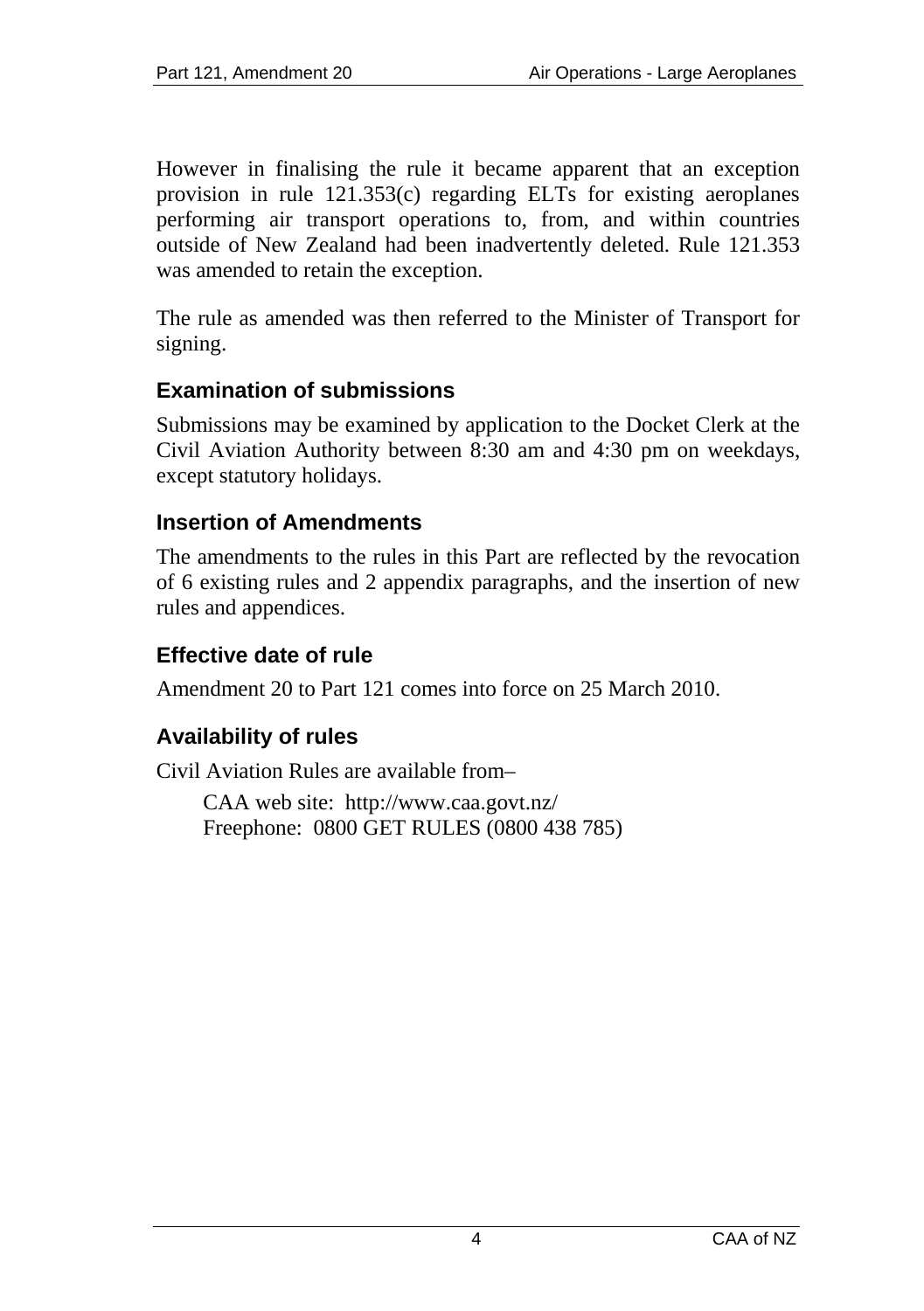# <span id="page-4-1"></span><span id="page-4-0"></span>**Part 121 Amendments**

# <span id="page-4-2"></span>**Subpart A — General**

*Rule 121.15 is revoked and replaced by the following rule:* 

#### <span id="page-4-3"></span>**121.15 Applicability to air operations conducted under an Australian AOC with ANZA privileges**

The following rules do not apply in the case of air operations conducted in New Zealand under an Australian AOC with ANZA privileges:

- (1) 121.79:
- (2) 121.81:
- (3) 121.83:
- (4) 121.89:
- (5) 121.91(a):
- (6) 121.91(b):
- (7) 121.803:
- (8) 121.805.

## <span id="page-4-4"></span>**Subpart C — Operating Limitations and Weather Requirements**

*Rule 121.159 is revoked and replaced by the following rule:* 

## <span id="page-4-5"></span>**121.159 Aerodrome operating minima – IFR flight**

(a) A pilot-in-command of an aeroplane must not continue an instrument approach to an aerodrome past the final approach fix or, if a final approach fix is not used, must not commence the final approach segment of the instrument approach procedure if, before passing the final approach fix or before commencing the final approach segment, current meteorological information indicates that the visibility at the aerodrome is less than the minimum visibility published in the applicable AIP for the instrument approach procedure being used.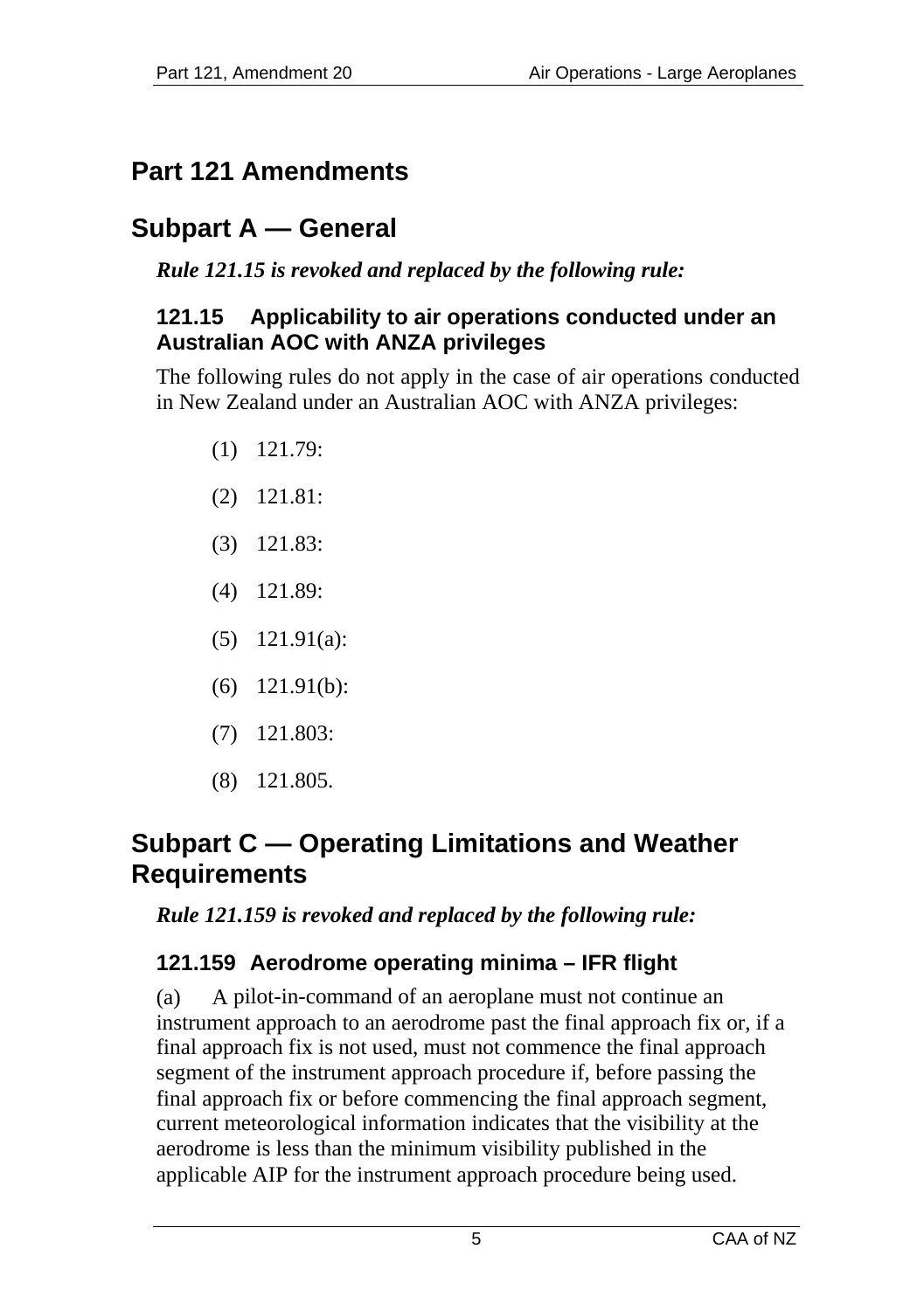<span id="page-5-0"></span>(b) For the purpose of paragraph (a), the final approach segment begins—

- (1) at the final approach fix or facility specified in the instrument approach procedure; or
- (2) if a final approach fix is not specified in the instrument approach procedure and the procedure includes a procedure turn, at the point where the procedure turn is completed and the aeroplane is established on the final approach course within the distance specified in the instrument approach procedure.

### *Rule 121.163 is revoked and replaced by the following rule:*

## <span id="page-5-1"></span>**121.163 Reduced take-off minima**

(a) A holder of an air operator certificate may operate an aircraft at lower take-off minima than those prescribed in rule 91.413(f) if the certificate holder ensures that the operation is conducted in accordance with the reduced take-off minima procedure specified in the certificate holder's exposition.

- (b) The reduced take-off minima procedure must require that—
	- (1) the pilot-in-command and the second-in-command are qualified for reduced minima take-offs in accordance with rule 121.515; and
	- (2) the runway to be used has centre-line marking or centre-line lighting; and
	- (3) reduced take-off minima on the runway to be used are published in the applicable AIP; and
	- (4) if the aeroplane is a 2 engine propeller-driven aeroplane, the aeroplane is equipped with an operative auto-feather or autocoarse system; and
	- (5) the runway visibility is established using RVR; and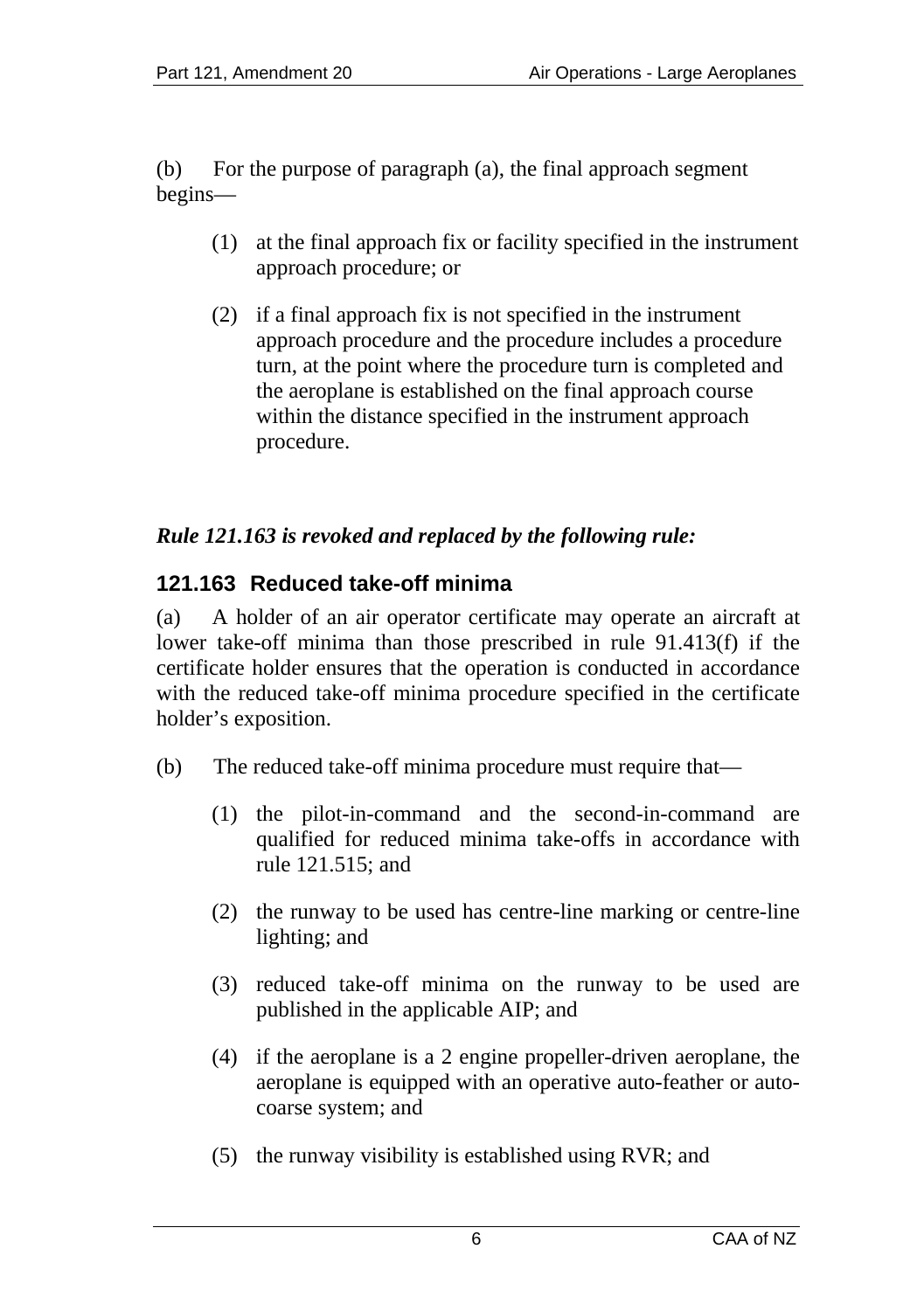<span id="page-6-0"></span>(6) the method for observing and confirming that the required visibility exists for the take-off is acceptable to the Director.

# <span id="page-6-1"></span>**Subpart D — Performance**

#### *Rule 121.225 is revoked and replaced by the following rule:*

#### <span id="page-6-2"></span>**121.225 Steep approach and short landing techniques**

A holder of an air operator certificate may perform steep approach procedures using approach slope angles of 4.5°, or more, and with screen heights of less than 50 feet but not less than 35 feet, if—

- (1) the aeroplane flight manual states the maximum authorised approach slope angle, any other limitations, procedures, including emergency procedures, for the steep approach, as well as amendments for the field length data when using steep approach criteria; and
- (2) for air operations performed under IFR, an approach slope indicator system comprising of at least a visual approach slope indicating system is available for the runway to be used at the aerodrome at which steep approach procedures are to be conducted; and
- (3) for air operations performed under IFR, weather minima are specified and approved for each runway to be used with a steep approach; and
- (4) for air operations performed under IFR, consideration is given to—
	- (i) obstacles; and
	- (ii) the type of approach slope indicator reference and runway guidance such as visual aids, MLS, GPS, ILS, LOC, VOR, or NDB; and
	- (iii) the minimum visual reference to be required at DH and MDA; and
	- (iv) usable airborne equipment; and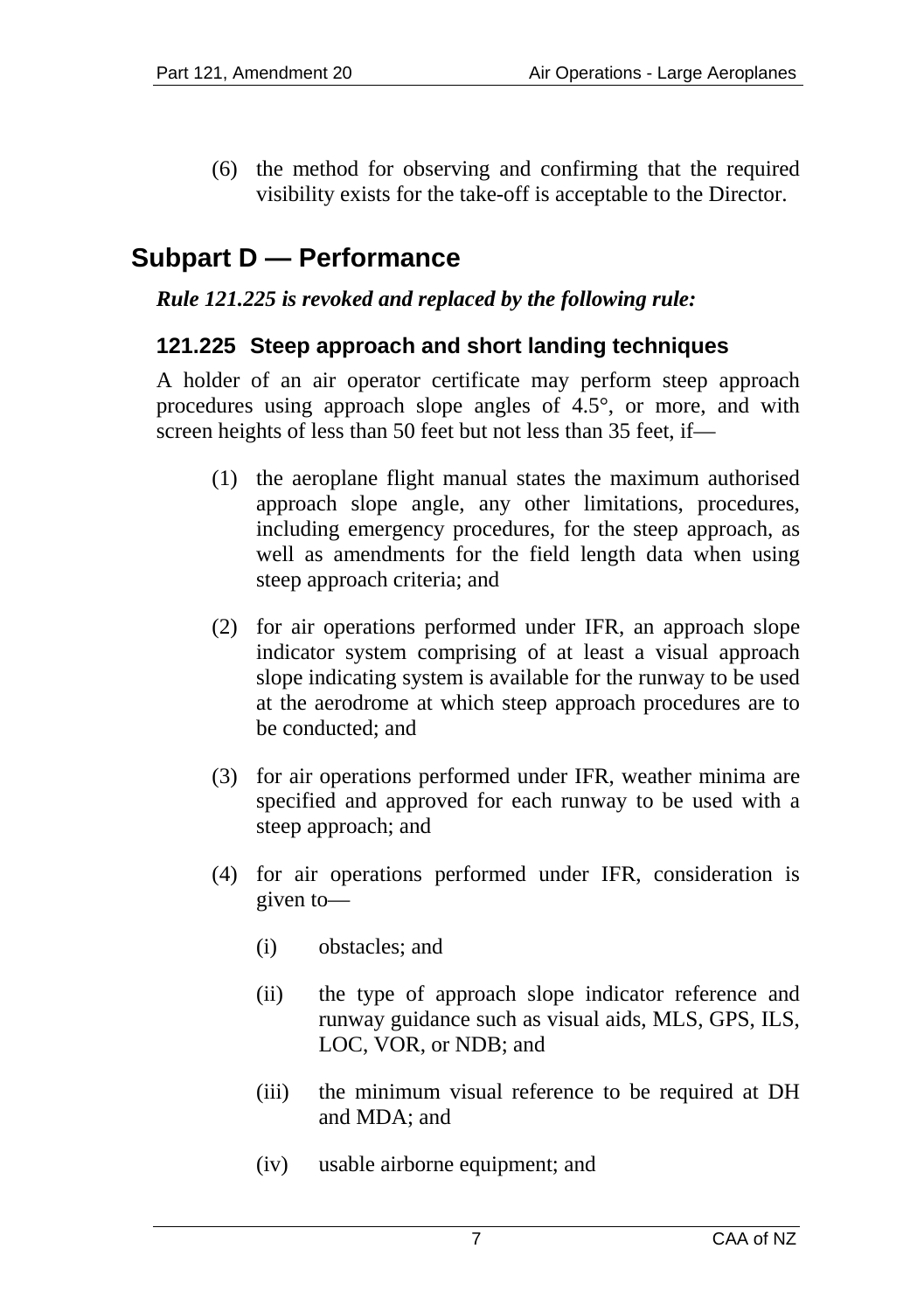- <span id="page-7-0"></span>(v) pilot qualification and special aerodrome familiarisation; and
- (vi) aeroplane flight manual limitation and procedures; and
- (vii) missed approach criteria.

## <span id="page-7-1"></span>**Subpart F — Instruments and Equipment**

#### *Rule 121.353 is revoked and replaced by the following rule:*

### <span id="page-7-2"></span>**121.353 General**

(a) Except as provided in paragraph (b), a holder of an air operator certificate must ensure that an air transport operation does not commence unless—

- (1) the aeroplane is equipped with
	- (i) the type of instruments and equipment required by Part 91 and this Subpart; and
	- (ii) for an aeroplane that is performing a regular air transport service to, from, and within countries outside of New Zealand and for which the individual airworthiness certificate is first issued after 1 July 2008, an additional ELT that meets the requirements prescribed in paragraph A.15 of Appendix A to Part 91; and
	- (iii) the number of instruments and equipment to ensure that the failure of any independent system required for either communication or navigation purposes, or both, does not result in the inability to communicate and navigate safely as required for the route being flown; and
- (2) the instruments and equipment installed in the aeroplane comply with—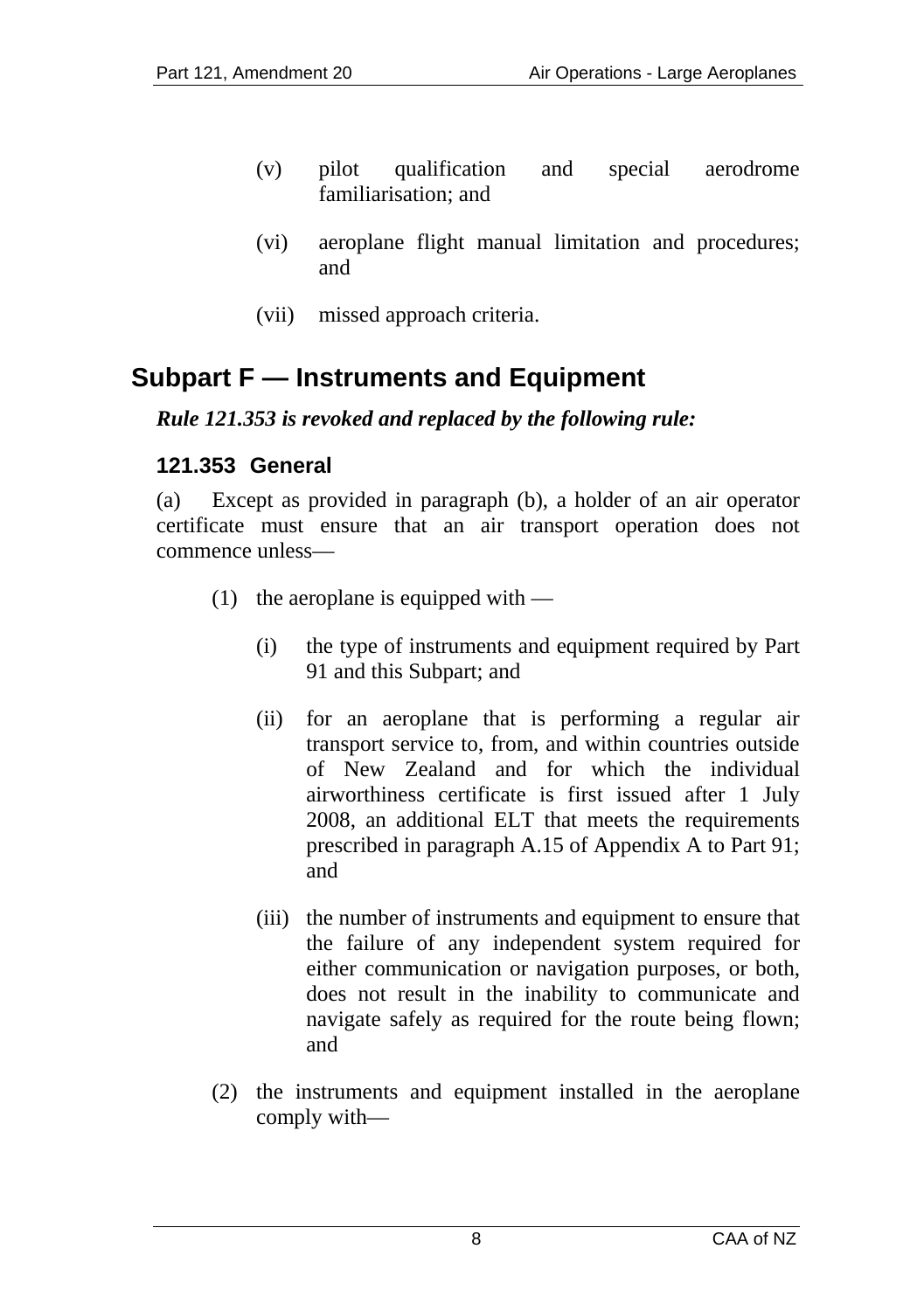- <span id="page-8-0"></span>(i) the applicable specifications and airworthiness design standards listed in the following:
	- (A) Appendix B to this Part:
	- (B) Appendix C to Part 21:
	- (C) Part 26; or
- (ii) an alternative specification or design standard acceptable to the Director; and
- (3) the instruments and equipment have been installed in accordance with the aeroplane manufacturer's instructions or equivalent instructions acceptable to the Director; and
- (4) except as may be provided by a MEL approved under rule 91.539 for use for the aeroplane, the instruments and equipment installed in the aeroplane are in operable condition.

(b) A holder of an air operator certificate is not required to equip an aeroplane with an automatic ELT as required by rule 91.529(a) if—

- (1) the individual airworthiness certificate for the aeroplane was first issued before 1 July 2008; and
- (2) the aeroplane is performing a regular air transport service to, from, and within countries outside of New Zealand; and
- (3) the aeroplane is equipped with 2 ELTs of any type that meet the requirements prescribed in A.15 of Appendix A to Part 91 instead of the automatic ELT required by rule 91.529(a).

## <span id="page-8-1"></span>**Subpart L — Manuals, Logs, and Records**

### *Rule 121.855 is revoked and replaced by the following rule:*

#### <span id="page-8-2"></span>**121.855 Documents to be carried**

(a) A holder of an air operator certificate must ensure that the following documents are carried on each air operation: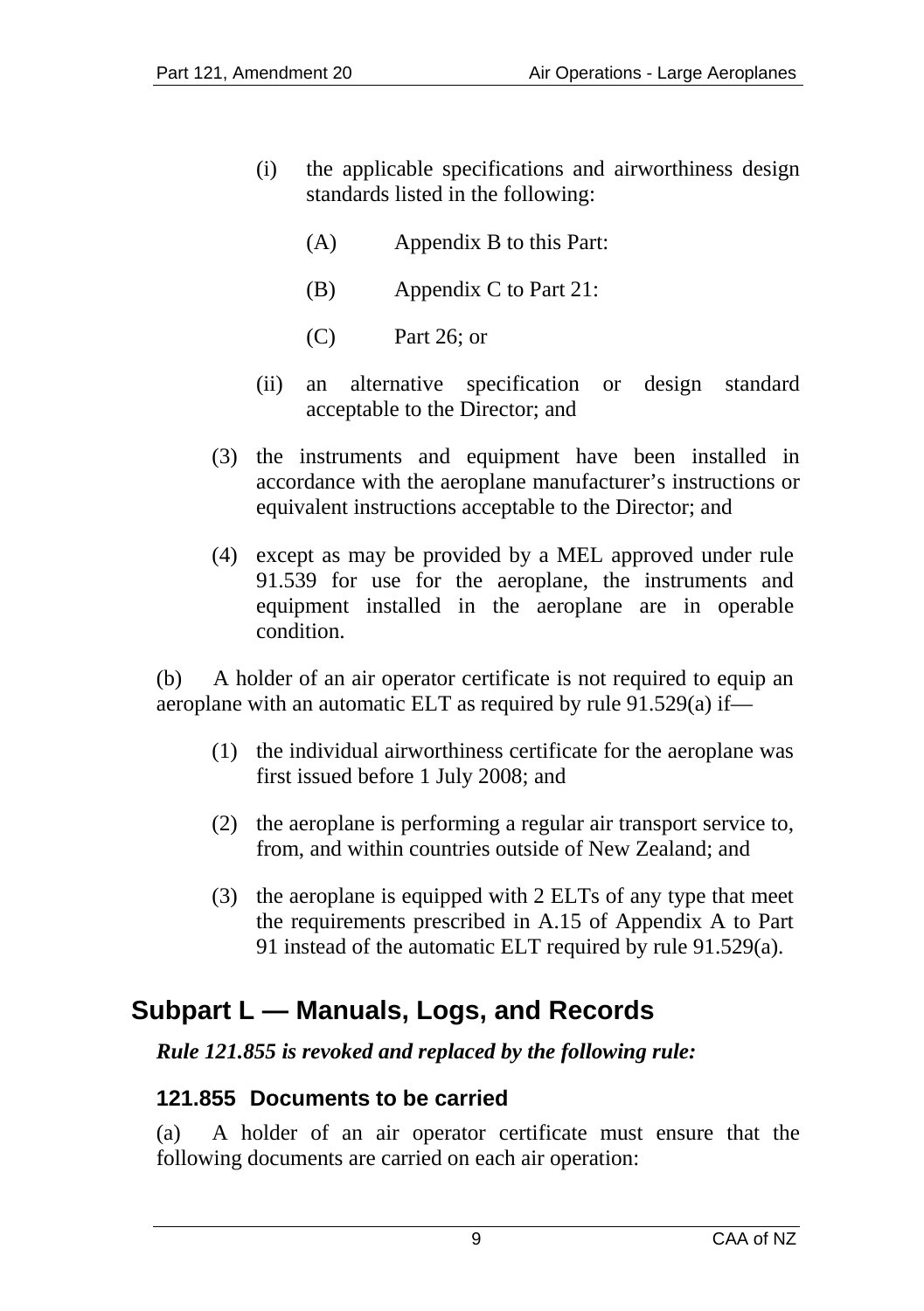- <span id="page-9-0"></span>(1) details of the operational flight plan:
- (2) NOTAM and aeronautical information service briefing documentation appropriate to the operation:
- (3) meteorological information appropriate to the operation:
- (4) a copy of the load manifest:
- (5) notification of dangerous goods:
- (6) copies of the relevant flight guide charts and plates:
- (7) for a regular air transport service, a route guide covering each route flown and alternate aerodromes that may be used.

(b) The holder of an air operator certificate must ensure that separate copies of the documents referred to in paragraph (a)(6) are available for each pilot performing flight crew duties on the flight.

*Appendix A is revoked and the appendix reference is reserved:* 

# <span id="page-9-1"></span>**Appendix A — Reserved**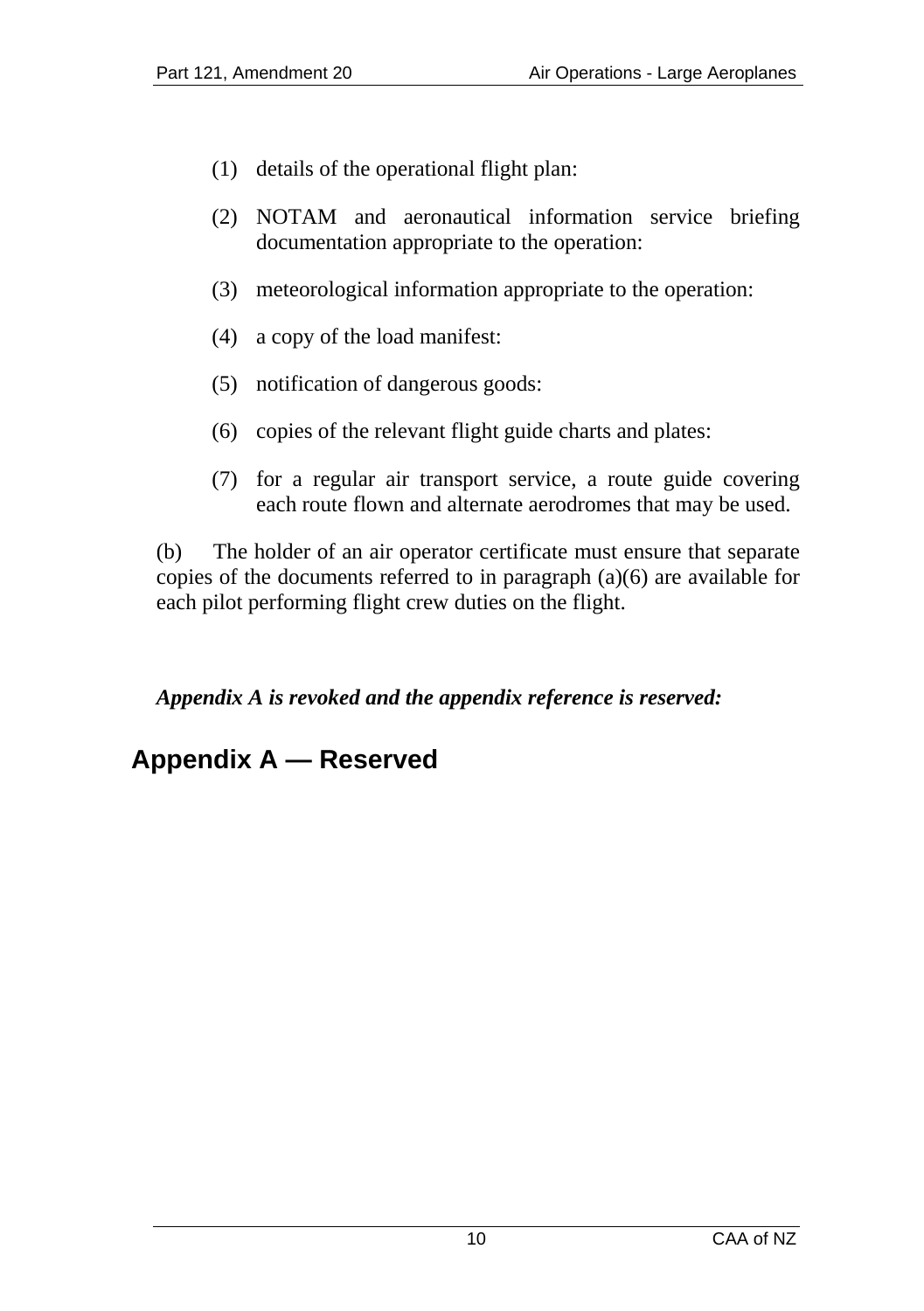# <span id="page-10-1"></span><span id="page-10-0"></span>**Appendix C — Runways**

*Table 1 of paragraph C.1.1 is revoked and replaced by the following table:* 

| Code Element 1           |                                                       | <b>Code Element 2</b> |                                      |                                                    |  |
|--------------------------|-------------------------------------------------------|-----------------------|--------------------------------------|----------------------------------------------------|--|
| Code<br><b>Number</b>    | Aeroplane Reference<br><b>Field Length</b>            | Code<br>Letter        | <b>Wing Span</b>                     | <b>Outer Main Gear</b><br><b>Wheel Span</b>        |  |
| $\mathbf{1}$             | Less than $800 \text{ m}$                             | $\mathsf{A}$          | Up to but not<br>including 15 m      | Up to but not<br>including 4.5 m                   |  |
| $\overline{2}$           | 800 m up to but<br>not including<br>$1200 \text{ m}$  | B                     | 15 m up to but not<br>including 24 m | 4.5 m up to but not<br>including<br>6 <sub>m</sub> |  |
| 3                        | $1200 \text{ m}$ up to but<br>not including<br>1800 m | $\mathcal{C}$         | 24 m up to but not<br>including 36 m | 6 m up to but not<br>including<br>9 <sub>m</sub>   |  |
| $\overline{\mathcal{L}}$ | 1800 m and over                                       | D                     | 36 m up to but not<br>including 52 m | 9 m up to but not<br>including<br>14 <sub>m</sub>  |  |
|                          |                                                       | E                     | 52 m up to but not<br>including 65 m | 9 m up to but not<br>including<br>14 <sub>m</sub>  |  |
|                          |                                                       | F                     | 65m up to but not<br>including 80 m  | 14 m up to but not<br>including 16 m               |  |

**Table 1.** Aerodrome Reference Code (ARC)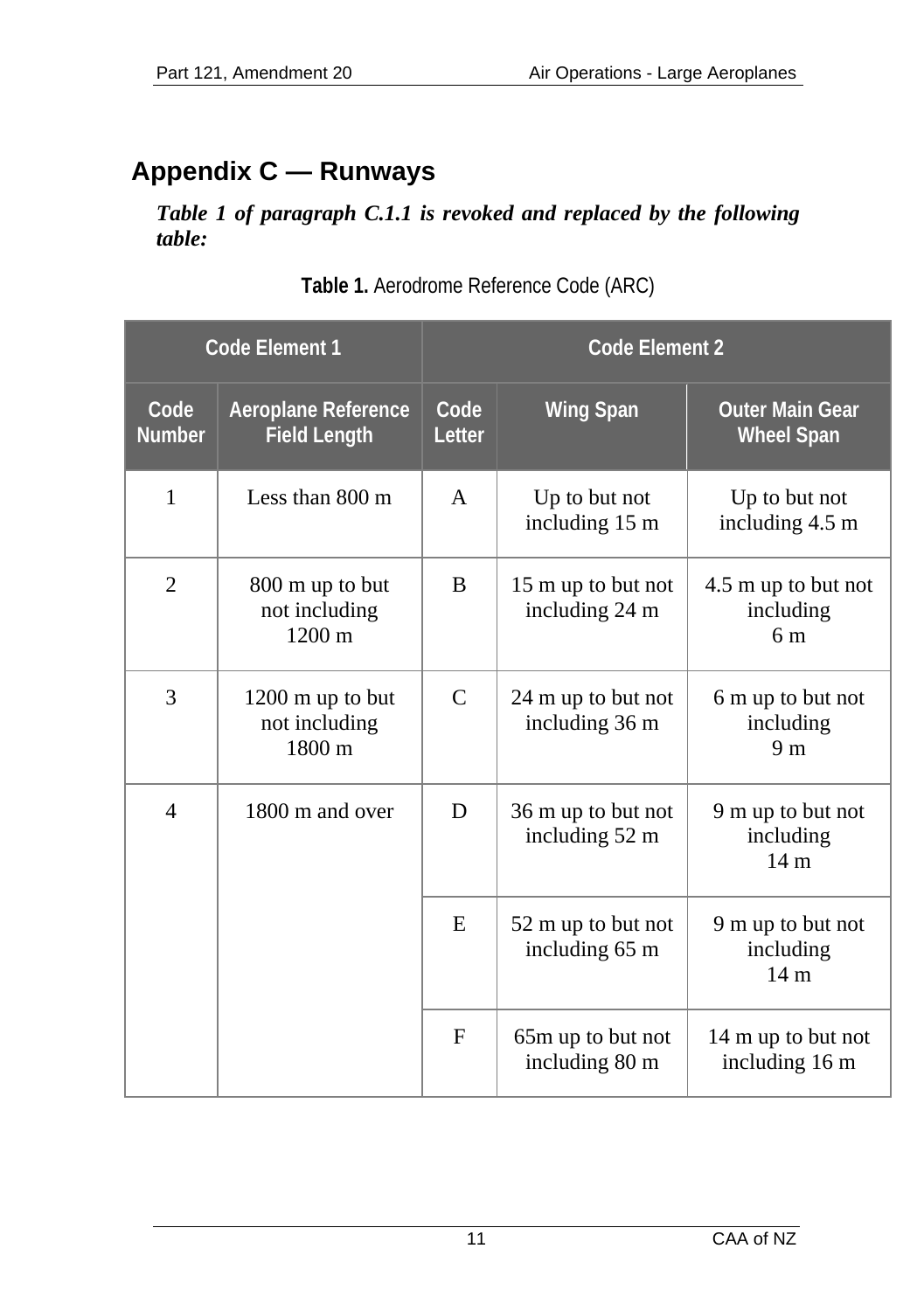#### *Table 2 of paragraph C.1.2 is revoked and replaced by the following table:*

|                    | <b>Code Letter</b>        |                 |                 |              |      |                 |  |
|--------------------|---------------------------|-----------------|-----------------|--------------|------|-----------------|--|
| <b>Code Number</b> | $\boldsymbol{\mathsf{A}}$ | $\overline{B}$  | $\mathsf C$     | $\mathbf{D}$ | E    | F               |  |
| $\mathbf{1}$       | 18 <sub>m</sub>           | 18 <sub>m</sub> | 23 <sub>m</sub> |              |      |                 |  |
| $\overline{2}$     | 23 <sub>m</sub>           | 23 <sub>m</sub> | 30 <sub>m</sub> |              |      |                 |  |
| 3                  | 30 <sub>m</sub>           | 30 <sub>m</sub> | 30 <sub>m</sub> | 45 m         |      |                 |  |
| 4                  |                           | -               | 45 m            | 45 m         | 45 m | 60 <sub>m</sub> |  |

**Table 2.** Runway widths